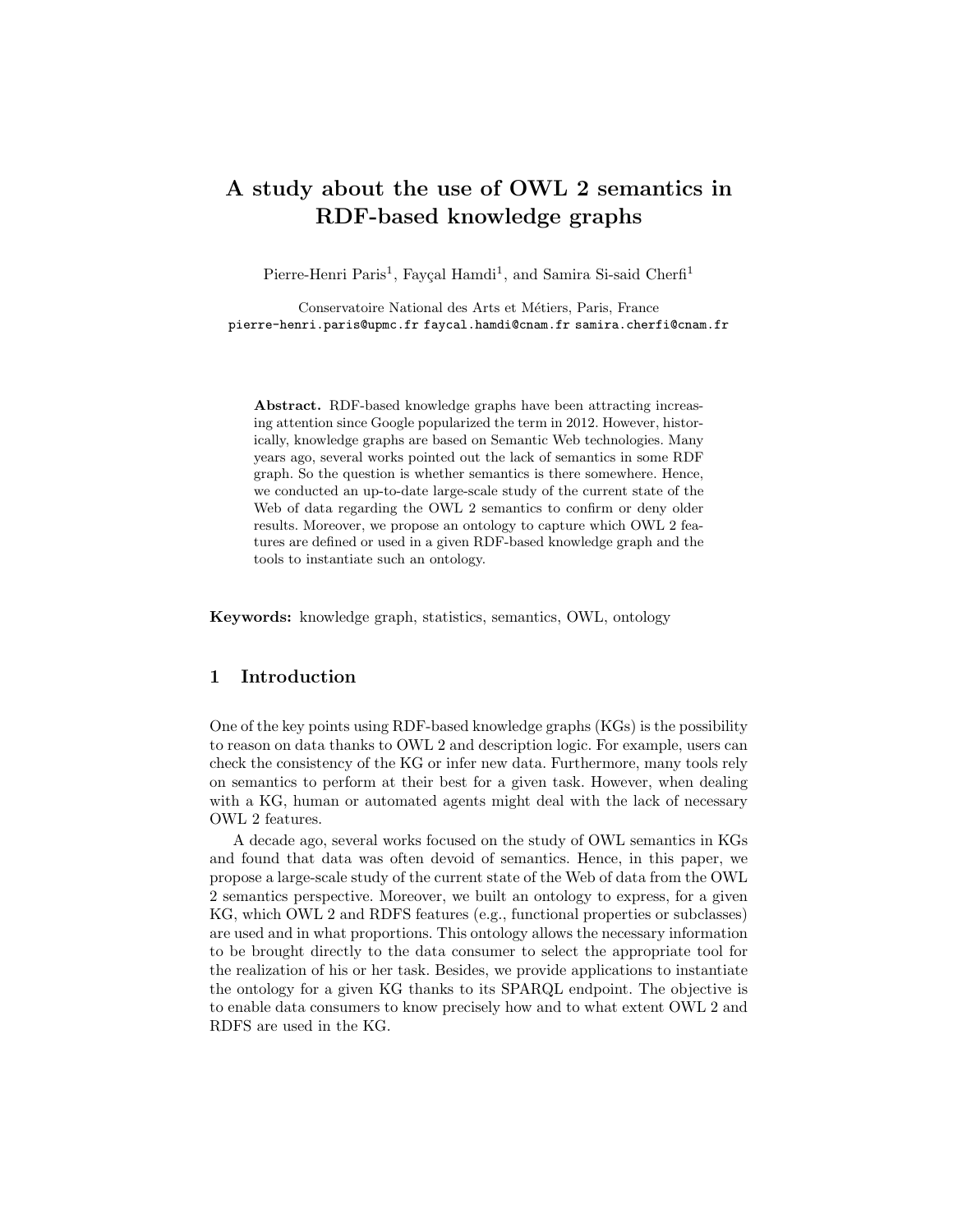## 2 Related work

In this section, we present some works that focus on the study of the use of semantics in knowledge graphs of Linked Open Data. In [3], the authors analyzed 25500 knowledge graphs in terms of expressivity. Although compelling, this study is old and deals with a tiny number of knowledge graphs. [8] denounces the lack of expressiveness of knowledge graphs, i.e., that many knowledge graphs do not use all the different features of OWL 2, far from it. In [6], the authors emphasize that some data publishers focus solely on publishing data (i.e., triples) without annotating them with shared ontologies. They conclude that, apart from the owl:sameAs property, the features of OWL 2 are little used. However, this study is more of an empirical finding than a systematic study. [7] covers 12.5 million triples and aims to raise the various issues facing the Semantic Web. However, the small sample size and the age of the study this study does not provide answers to our questions. Moreover, the study lacks relevant metrics on the use of semantics. In [5], the authors proposed the biggest and deepest evaluation of OWL 2 usage so far. They evaluated more than 2 billion triples and found a wide disparity in usage among the features of OWL 2. Our study covers more recent and more numerous data (more than 30 billion triples). [4] proposes to investigate the quality of some of the best-known knowledge graphs. The authors provide basic statistics on DBpedia, Freebase, OpenCyc, Wikidata, and YAGO. Although not a large-scale study of the use of semantics, some statistics are interesting (number of triples, number of classes, number of relations, etc.), but do not sufficiently address the semantics expressed by ontologies based on OWL 2. In [1], the authors proposed a study of the modeling style in Linked Open Data. Hence, they mostly focus on the hierarchies of the classes.

None of the cited works proposes a complete study on the use of OWL 2 semantics in RDF knowledge graphs with precise figures and at such a scale.

## 3 Current state of the LOD

In this paper, we only present some OWL 2 results, but RDFS and the rest of OWL 2 results are also available on our GitHub repository<sup>1</sup>.

## 3.1 Data sources

We chose *LOD Laundromat*<sup>[2]</sup> that gives access to about 650 thousand KGs in HDT format. Some of these graphs refer to different versions of the same dataset, e.g., DBpedia-en, DBpedia-fr, or DBpedia 3.8. Because our demonstrator works only with SPARQL endpoints, we used Jena Fuseki<sup>2</sup> to query those HDT files.

Thanks to LOD Laundromat, 647,858 KGs have been analyzed (an HDT file represents a graph). We consider an RDF KG as a serialization of a graph expressed using the RDF graph model, i.e., composed of subject-predicate-value triples. It contains data (A-Box) and ontology (T-Box).

 $1$ https://github.com/PHParis/sem\_web\_stats

 $^{2}$ http://www.rdfhdt.org/manual-of-hdt-integration-with-jena/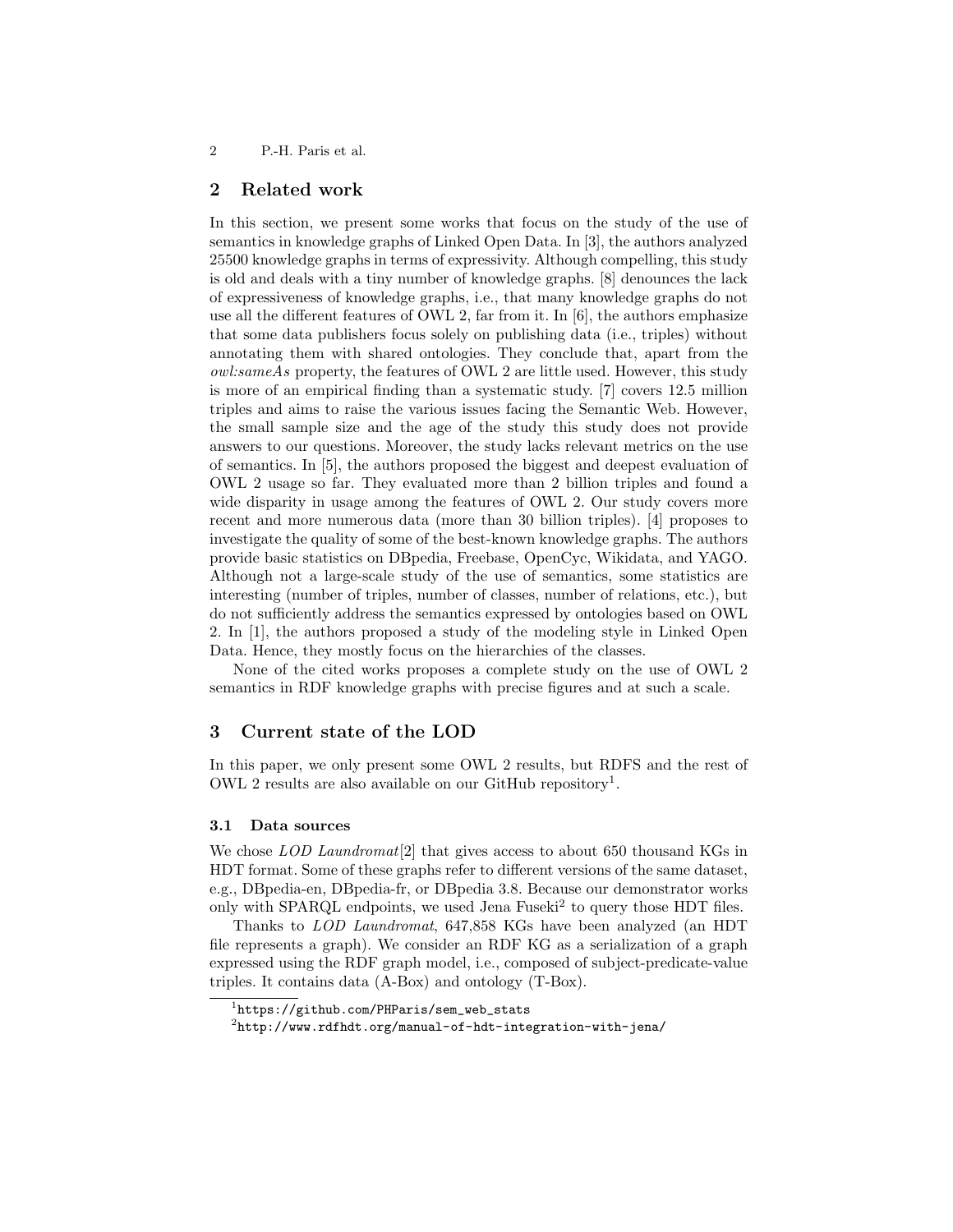## 3.2 Results

The first view of these results is presented in Figure 1. Each of the three box plots describes a subset of knowledge graphs with their number of subjects, i.e., the graphs have been ranked by their number of subjects. It is the easiest way to expose the global shapes of KGs through their quartiles. The first box plot describes all 650K knowledge graphs. As we can see, there are a large number of very small graphs. The vast majority of the KGs contains barely 1000 subjects. However, several KGs are above the millions of subjects. Only a very small portion of the KGs (1.53%, ∼10K KGs) uses at least one OWL 2 feature. This is really astonishing, since we were expecting a small portion, according to the previous studies, but not that small. The statistics of this small portion, i.e., KGs with semantics, can be read on the second box plot. As we can see, KGs with semantics are a little bit larger in terms of the number of subjects. Finally, the last box plot represents the 100 largest KGs in terms of the number of triples. Large KGs have almost all more than 1M of subjects. Surprisingly, only  $34\%$ of top 100 KGs use at least one OWL 2 feature. It is largely more than when considering all KGs, but it is still a very low percentage if we consider they are composed of millions of triples and subjects.



Fig. 1. Box plots of the number of subjects by selectors.  $ALL = all KGs$ ,  $SEM = KGs$ with at least one OWL 2 feature, TOP100 = top 100 KGs w.r.t. their number of triples.

Table 1 concerns the types of properties (for example a property that would be defined as functional). The second column shows the number of graphs using a property of the considered type, and the third column their weighted average regarding the number of triples. The last two columns are similar, but for subjects and predicates. For example, inverse functional properties are found in 310 graphs. Among these 310 graphs, we can expect to find an average of 2.54 definitions of such properties that are used in 22.7 triples with 20.6 different subjects. As we can see, some predicates are used very little, such as the owl:ReflexiveProperty which is only used in 16 graphs. In these 16 graphs, very few reflexive properties are defined (1.28) and used.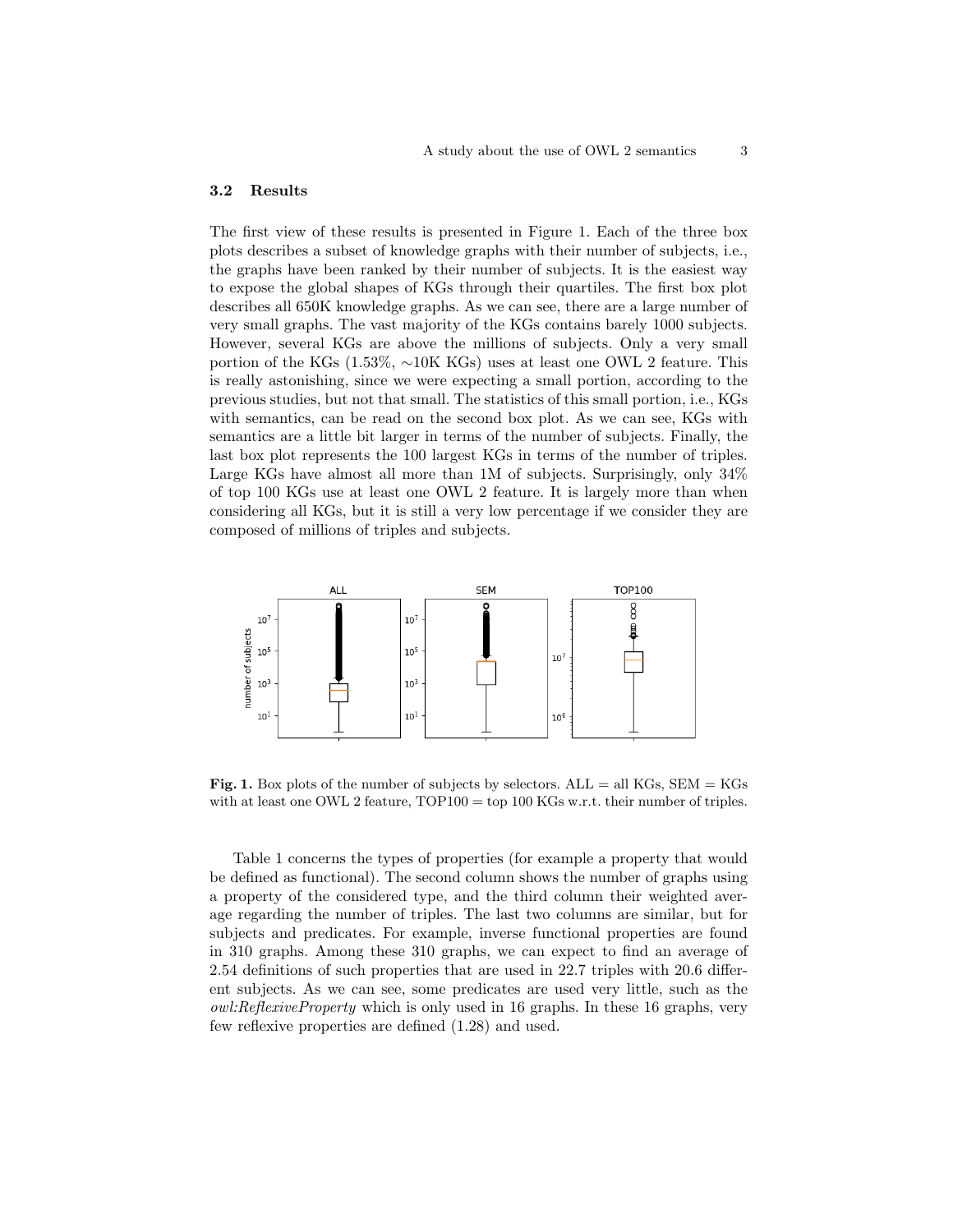#### 4 P.-H. Paris et al.

|                            | # of | weighted | weighted | weighted                                    |
|----------------------------|------|----------|----------|---------------------------------------------|
| Type                       |      | mean     | mean     | mean                                        |
|                            |      |          |          | graphs of triples of subjects of predicates |
| FunctionalProperty         | 434  | 9        | 5.76     | 3.06                                        |
| InverseFunctionalProperty  | 310  | 22.7     | 20.6     | 2.54                                        |
| TransitiveProperty         | 396  | 2.84     | 2.63     | 2.4                                         |
| <b>SymmetricProperty</b>   | 320  |          | 4.77     | 2.87                                        |
| <b>AsymmetricProperty</b>  | 15   | 4.7      | 4.66     | 4.66                                        |
| <b>IrreflexiveProperty</b> | 21   | 1.66     | 1.65     | 1.65                                        |
| <b>ReflexiveProperty</b>   | 16   | 1.32     | 1.32     | 1.32                                        |

Table 1. Analysis by type of property.

Because of space limitation, we present many other results on our GitHub repository, e.g., an analyze by topics of graphs (life science, cross domain, etc.), or class restrictions and domain/range axiom statistics.

## 3.3 Discussion

The main objective of our study is to verify the old results on more recent and more important data. Our observations do not defer from those of previous work. Indeed, despite being a W3C recommendation since 2009, many OWL 2 features have not been adopted by ontologist or data publishers. The state of Linked Data is the same as it was for the last large study in 2012 [5]. The most surprising results are the very low number of KGs using semantics. Even when considering the largest KGs, a great number of them still do not use OWL 2 features. Moreover, there is a great disparity between the usage of the different features. While several are heavily used, most features are barely present in studied KGs. There is a need to understand why such inertia. Is OWL 2 too powerful regarding the needs of data modelers? Or too hard to be used? Even if more complex OWL 2 features were used in KGs, will users need them? Maybe a specification like SHACL [9] will encounter a greater success and could be considered as a viable alternative or a complement in some cases.

# 4 Ontology

We propose an ontology<sup>3</sup> to explicit the use of classes and properties defined with OWL 2 and RDFS features in a KG. For instance, an objective for a user could be to know the number of properties that are transitive and their number of uses in the graph. We extended the  $\text{VolD}^4$  vocabulary with properties to explicit  $(i)$  how many properties and classes are defined with a given OWL 2 feature, or  $(ii)$  the number of use of a given OWL 2 feature. The OWL 2 features

 $^3$ http://cedric.cnam.fr/isid/ontologies/OntoSemStats.owl

 $^4$ https://www.w $3.\,$ org/TR/void/